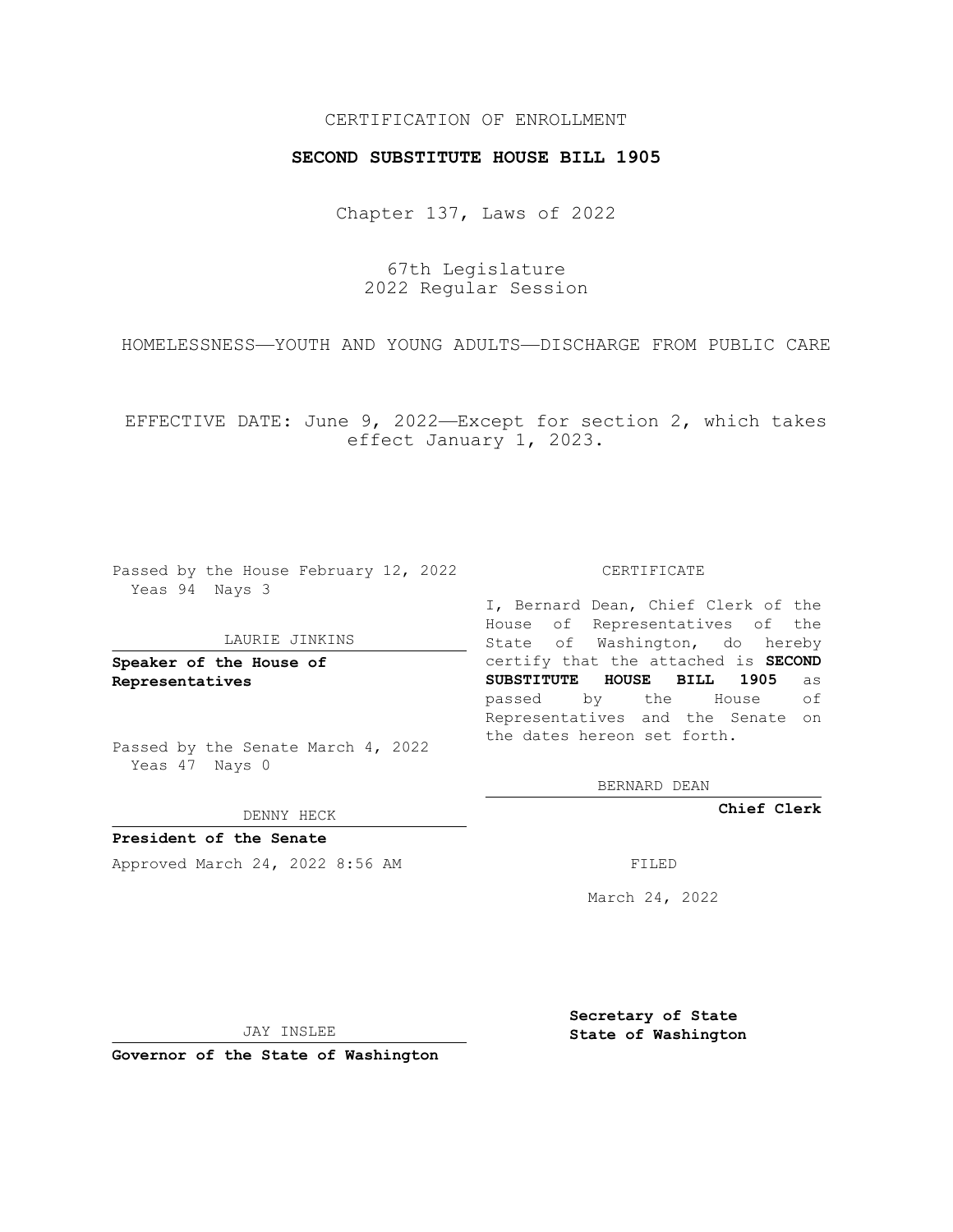### **SECOND SUBSTITUTE HOUSE BILL 1905**

Passed Legislature - 2022 Regular Session

# **State of Washington 67th Legislature 2022 Regular Session**

**By** House Appropriations (originally sponsored by Representatives Senn, Macri, Berry, Leavitt, Taylor, Ryu, Santos, Simmons, Peterson, Chopp, Goodman, Ormsby, J. Johnson, Dolan, Eslick, Ramel, Kloba, Callan, Frame, Davis, Bateman, Harris-Talley, Valdez, and Pollet)

READ FIRST TIME 02/07/22.

1 AN ACT Relating to reducing homelessness for youth and young 2 adults discharging from a publicly funded system of care; adding a 3 new section to chapter 43.216 RCW; adding new sections to chapter 4 43.330 RCW; creating new sections; providing an effective date; and 5 providing an expiration date.

6 BE IT ENACTED BY THE LEGISLATURE OF THE STATE OF WASHINGTON:

 NEW SECTION. **Sec. 1.** (1) The legislature finds that young people discharging from publicly funded systems of care are at increased risk of homelessness. Youth and young adults experiencing homelessness face traumatic events at a higher rate than their peers who have stable housing. Homelessness has long-term impacts on brain development and well-being and creates barriers to education and employment.

 (2) RCW 43.330.720 establishes a goal that any unaccompanied youth discharged from a publicly funded system of care in our state will be discharged into safe and stable housing. The office of homeless youth prevention and protection programs and the department of children, youth, and families published the improving stability for youth exiting systems of care report in 2020 outlining steps to achieve this goal. These steps provide a multipronged approach to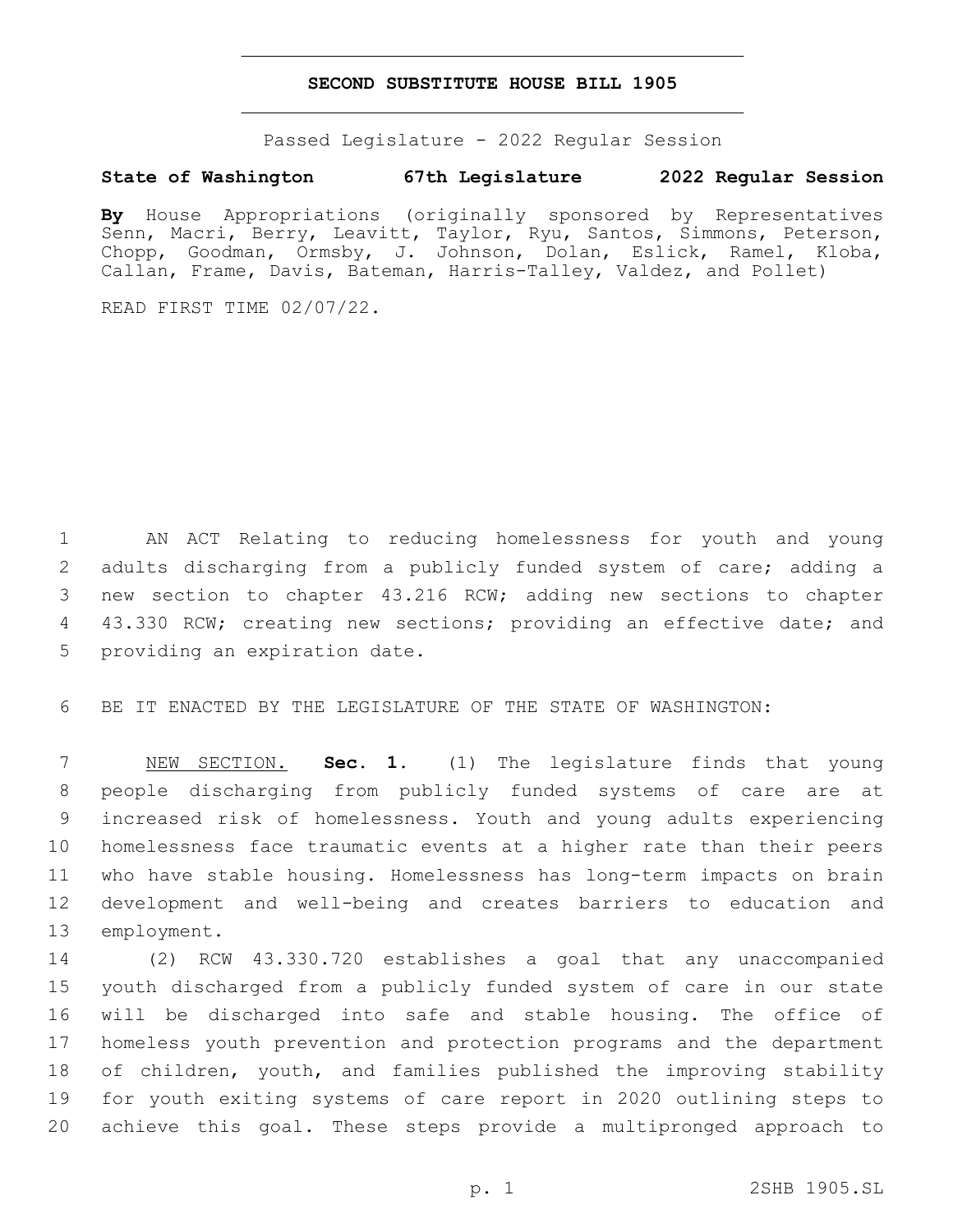ensure youth exit publicly funded systems of care into safe and 2 stable housing, including:

 (a) System-level support while youth are in the custody of publicly funded systems of care to ensure effective transition from 5 care;

 (b) Community-level connections and services to provide support 7 when youth transition back to the community; and

(c) Resources to secure and maintain stable housing.

 (3) The legislature intends to implement community services, system response, and flexible resources to support the goal established under RCW 43.330.720 that youth discharged from publicly funded systems of care are discharged into safe and stable housing with the appropriate supports in place to provide a strong footing.

 NEW SECTION. **Sec. 2.** A new section is added to chapter 43.216 15 RCW to read as follows:

 (1) The department, in coordination with the office of homeless youth prevention and protection programs, the department of social and health services, and the health care authority, shall develop and implement a rapid response team that is prepared to respond appropriately to support youth and young adults exiting a publicly funded system of care. As part of the development and implementation 22 of the rapid response team, the department shall develop and 23 implement a system for:

 (a) Identifying youth and young adults that should be served by 25 the rapid response team;

 (b) Initiating use of the rapid response team in a timely manner 27 that will allow for the best possible transition planning; and

 (c) Locating services and connecting youth and young adults with 29 those services to establish stability.

 (2) The rapid response team developed under this section may provide assistance and support to youth and young adults who are at risk of becoming homeless and who are exiting a publicly funded system of care with the goal of securing appropriate housing and other supports for the youth or young adult. If there is no housing identified for a youth or young adult upon exit, the rapid response team shall meet before a youth or young adult transitions out of a publicly funded system of care to allow the youth or young adult to better prepare for the exit. The assistance and support provided under this subsection should occur as soon as possible, particularly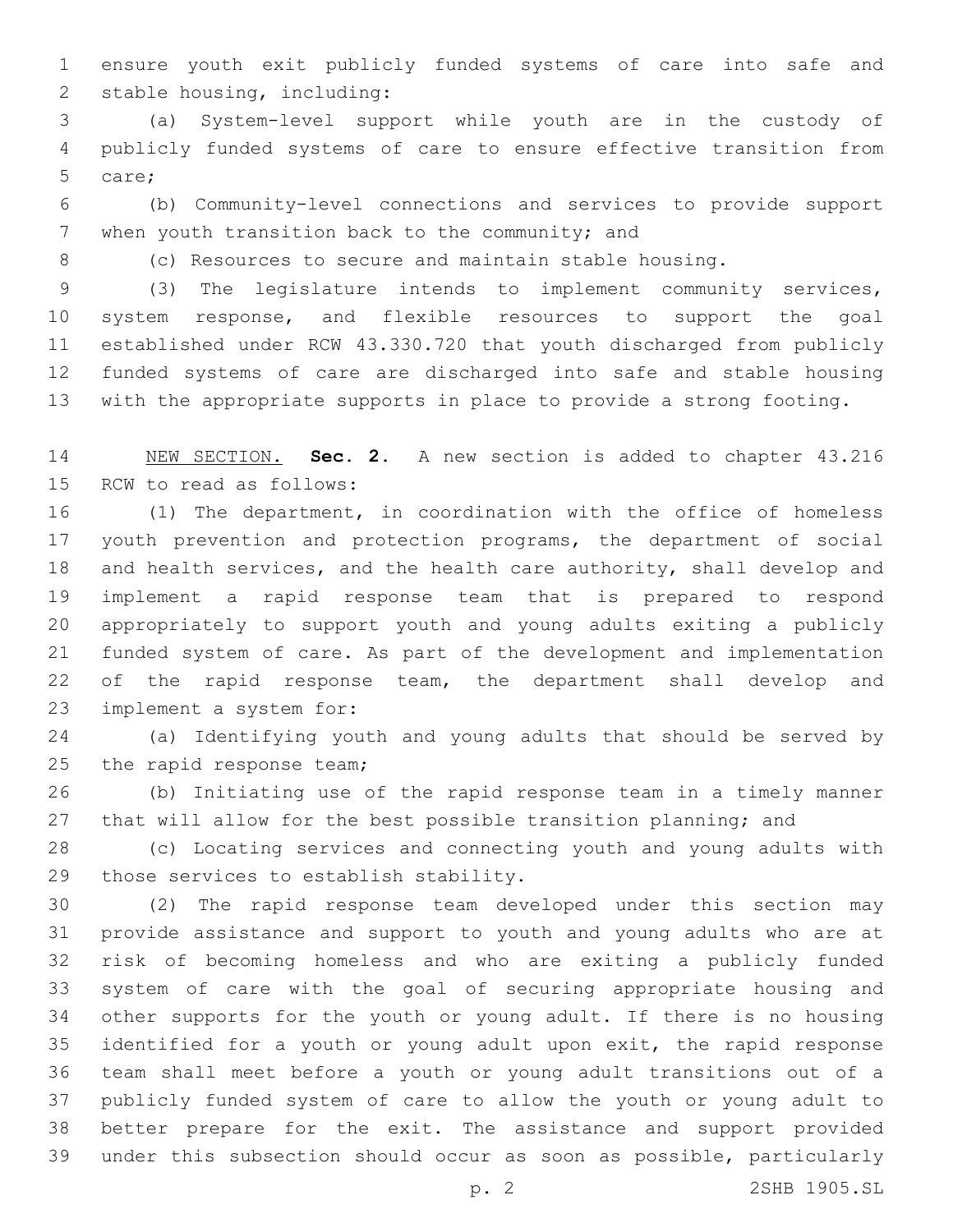1 if a youth or young adult presents risk factors that place the youth 2 at higher risk of possible homelessness.

3 (3) Any of the following individuals may refer a youth or young 4 adult to the rapid response team:

- 5 (a) A youth or young adult themselves;
- (b) A family member of a youth or young adult;6

7 (c) An advocate for a youth or young adult;

(d) An educator;8

9 (e) A law enforcement officer;

10 (f) An employee of the department or the office of homeless youth 11 prevention and protection programs;

12 (g) A service provider contracting with or licensed by the 13 department;

14 (h) A behavioral health service provider serving a youth or young 15 adult; or

16 (i) A service provider contracting with the office of homeless 17 youth prevention and protection programs.

18 (4) For the purposes of this section:

19 (a) "Publicly funded system of care" has the same meaning as 20 provided in RCW 43.330.720;

 (b) "Rapid response team" means a team of representatives from relevant state agencies that meet to respond to complex cases involving a youth or young adult located anywhere in the state exiting a publicly funded system of care to support those youth or young adults with the goal of securing appropriate housing and other supports for the youth or young adult. Services and supports under this section must incorporate youth or young adult voice and choice. The services under this section must be responsive to the individual needs of each youth or young adult and may include, but are not 30 limited to:

- 31 (i) Behavioral health services;
- 32 (ii) Civil legal aid;
- 33 (iii) Peer support;
- 34 (iv) Family reconciliation or engagement services;
- (v) Employment support;35
- 36 (vi) Education support;
- 37 (vii) Case management;
- 38 (viii) Housing and financial support; or

39 (ix) Other navigation support to secure safe and stable housing; 40 and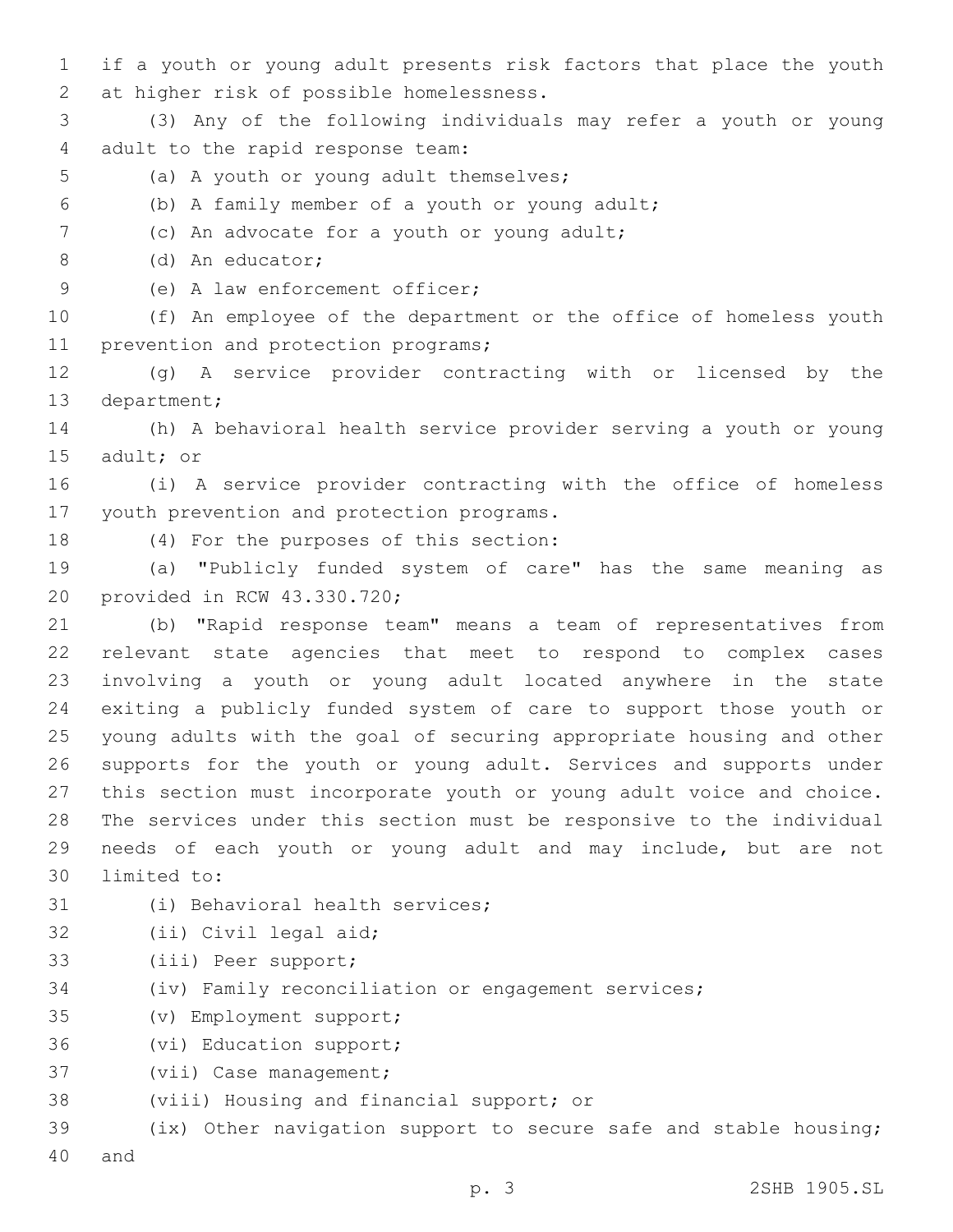(c) "Youth" and "young adult" have the same meaning as provided 2 in RCW 43.330.702.

 (5) By November 1, 2023, and annually thereafter, the department, in coordination with the office of homeless youth prevention and protection programs shall provide a report to the legislature and the governor including data and recommendations related to the rapid response team created in this section. The report required under this subsection must be submitted in compliance with RCW 43.01.036. The report required under this subsection must include the following:

 (a) The number of people referred to the rapid response team and 11 the types of people making referrals to the rapid response team;

 (b) The demographic data of the people served by the rapid 13 response team;

 (c) The types of services identified as needed for the people 15 served by the rapid response team;

 (d) The availability of the services identified as needed for the 17 people served by the rapid response team; and

 (e) The barriers identified to adequately address the needs of people referred to the rapid response team and recommendations to 20 address those barriers.

 NEW SECTION. **Sec. 3.** A new section is added to chapter 43.330 22 RCW to read as follows:

 (1) The office of homeless youth prevention and protection programs, in coordination with the department of children, youth, and families, shall administer flexible funding, subject to the amounts appropriated for this specific purpose, to support persons under the age of 25 exiting publicly funded systems of care that need discrete support or funding to secure safe housing. The flexible funding provided under this section may be provided for immediate needs of the person. A person may receive support under this section more than once. Uses of the flexible funding provided under this section may 32 include, but are not limited to, the following:

(a) Car repair or other transportation assistance;

 (b) Rental application fees, a security deposit, or short-term 35 rental assistance; or

 (c) Other uses that will help support the person's housing stability, education, or employment, or meet immediate basic needs.

 (2) The flexible funding provided under this section may be given 39 to: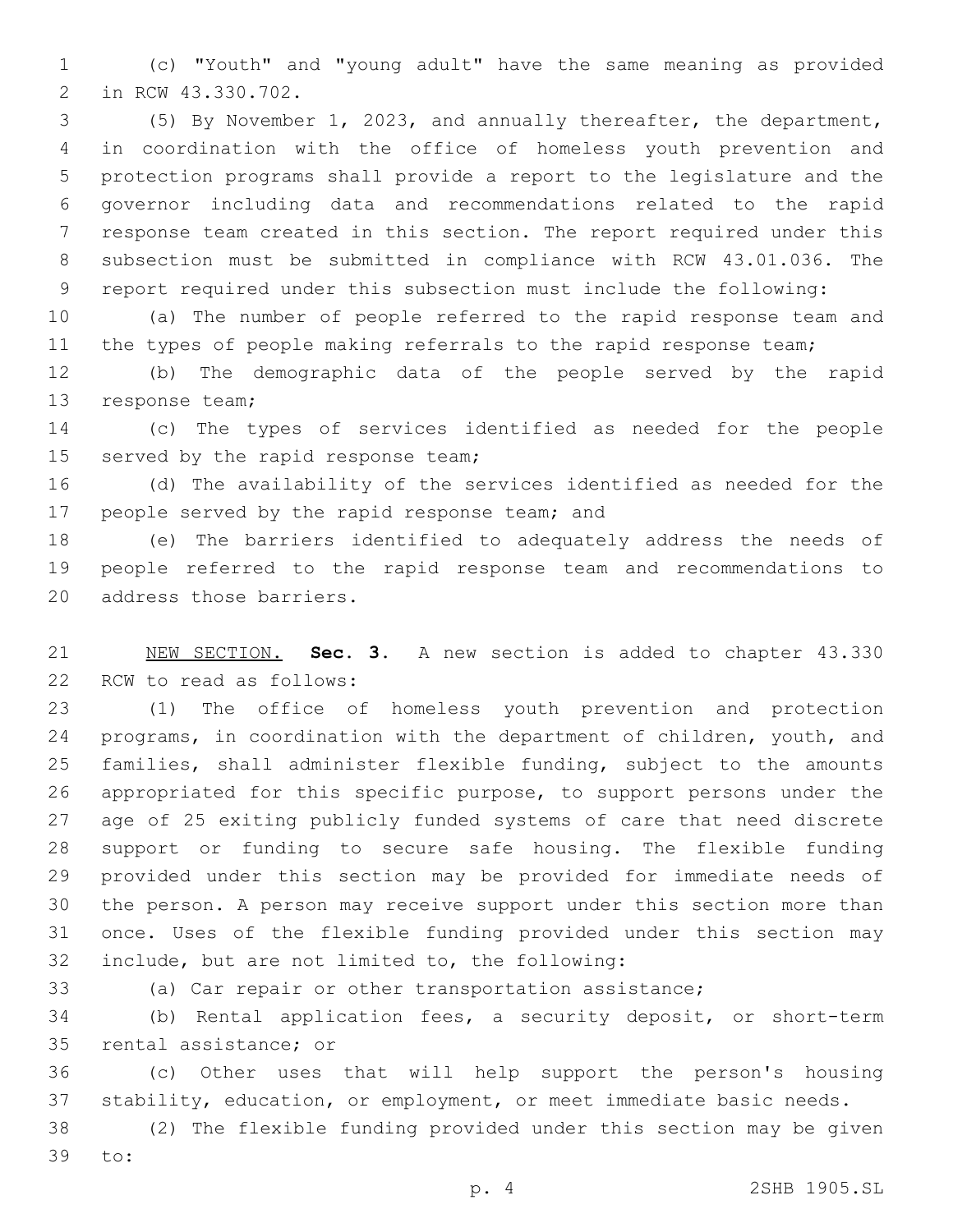- 
- 1 (a) Persons under the age of 25;

 (b) Community-based providers, assisting persons under the age of 25 in planning for discharge and successfully discharging from a publicly funded system of care into safe and stable housing; and

 (c) Individuals or entities, including landlords, providing safe housing or other housing-related support for persons under the age of 25.7

 (3) The office of homeless youth prevention and protection programs shall make training available to publicly funded systems of care and other professionals working with youth exiting publicly funded systems of care on how to access the flexible funds created under this section and best practices to divert youth from 13 homelessness.

 (4) For purposes of this section, "publicly funded system of care" has the same meaning as provided in RCW 43.330.720.

 NEW SECTION. **Sec. 4.** A new section is added to chapter 43.330 17 RCW to read as follows:

 (1) Subject to the amounts appropriated for this specific purpose, the office of homeless youth prevention and protection programs shall select, monitor, and provide funding and assistance for a minimum of six total counties that implement housing stability for youth in crisis programs as described in this section for a 23 period of three years.

 (2) The housing stability for youth in crisis pilot programs must 25 include the following components:

 (a) Regular trainings provided to all appropriate juvenile court 27 staff regarding risk factors and identifiers for youth homelessness;

 (b) An identification and referral system used throughout the juvenile court system where all appropriate court staff use routine data flags to identify youth at risk for youth homelessness and refer youth to the housing stability coordinator described under (c) of 32 this subsection;

 (c) A dedicated housing stability coordinator in each participating county that receives referrals, conducts housing stability assessments with youth and caregivers, connects youth and caregivers with relevant community providers based on assessments, 37 and follows up on referrals;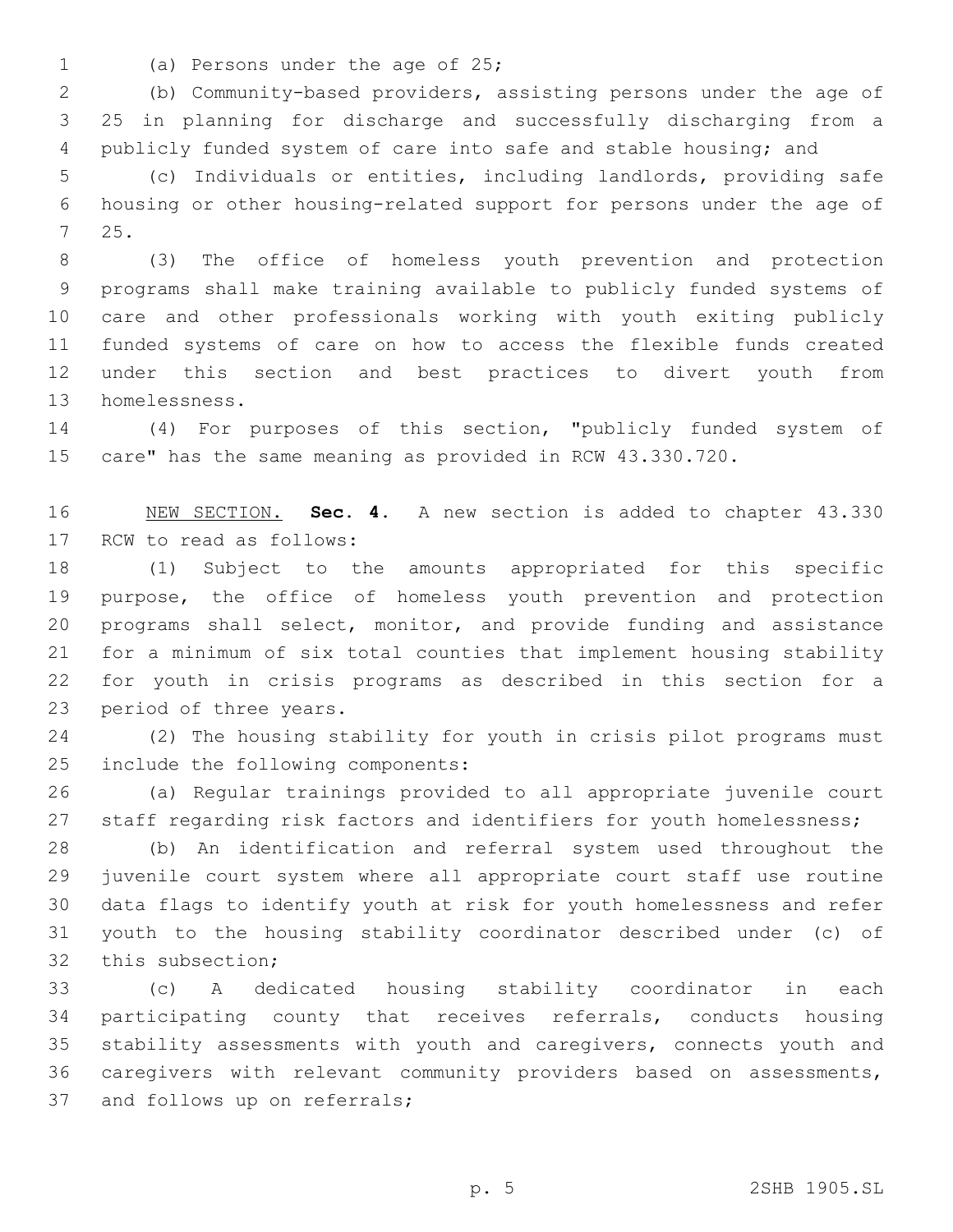1 (d) A model of homelessness prevention services that provides the 2 appropriate amount of intervention based on the youth or family 3 needs; and

4 (e) Coordinated housing services for youth experiencing 5 homelessness.

 (3) By October 1, 2025, and in compliance with RCW 43.01.036, the office of homeless youth prevention and protection programs shall submit a report to the relevant committees of the legislature and the 9 governor that includes:

10 (a) An evaluation of the housing stability for youth in crisis 11 programs that includes outcome data for participants;

12 (b) Recommendations for improving the housing stability for youth 13 in crisis programs; and

14 (c) Recommendation for expanding the housing stability for youth 15 in crisis programs.

16 (4) This section expires July 1, 2026.

17 NEW SECTION. **Sec. 5.** A new section is added to chapter 43.330 18 RCW to read as follows:

 (1) Subject to the amounts appropriated for this specific purpose, the office of homeless youth prevention and protection programs shall provide system of care grants that prevent youth from exiting a publicly funded system of care into homelessness.

23 (2) The system of care grants funded under this section shall 24 provide support to youth exiting a publicly funded system of care and 25 may include:

- 26 (a) Behavioral health services;
- 27 (b) Civil legal aid;
- 28 (c) Peer navigators and support;
- 29 (d) Family reconciliation or engagement services;
- 30 (e) Employment support;
- 31 (f) Education support;
- 32 (g) Case management;
- 33 (h) Housing and financial support; or

34 (i) Other navigation support to secure safe and stable housing.

35 (3) For purposes of this section, "publicly funded system of 36 care" has the same meaning as provided in RCW 43.330.720.

37 NEW SECTION. **Sec. 6.** Section 2 of this act takes effect January 38 1, 2023.